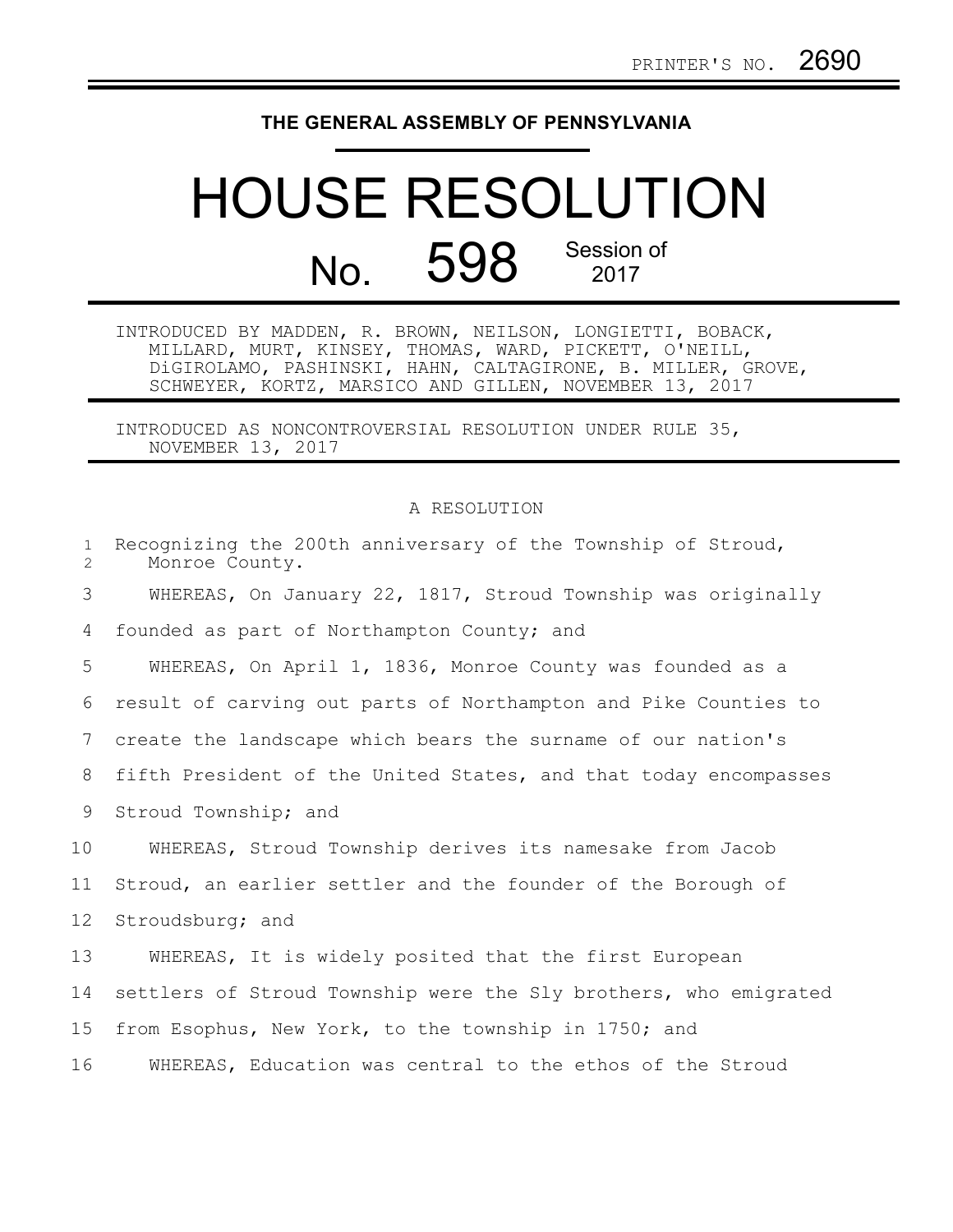Township community and John Stroud, Daniel Stroud and Mr. Hollingshead are credited for constructing the township's first schoolhouse; and 1 2 3

WHEREAS, By 1880, 12 schoolhouses had been erected throughout the township; and 4 5

WHEREAS, The predominate religious faith of the early European settlers in Stroud Township was that of the Methodist faith, as three of the four earliest houses of worship in the municipality specifically accommodated the spiritual needs of Methodist immigrants; and 6 7 8 9 10

WHEREAS, Several Methodist churches had been formed, including the Mount Zion Methodist Episcopal Church in 1830, the Spragueville Methodist Episcopal Church in 1858 and the Poplar Valley Methodist Episcopal Church in 1859; and 11 12 13 14

WHEREAS, Farming and industry were very much prevalent in Stroud Township, as parts of the township were known to have soil that was rich in limestone and conducive to agriculture, as well as encompassed landscape that was ideal for tanning, blacksmithing and grist and saw milling; and 15 16 17 18 19

WHEREAS, During the late 19th century, rail lines had been introduced throughout much of Monroe County and gave way to the erection of multiple boarding houses and resorts including the Analomink Hotel, which offered comfortable accommodations and provided direct access to the trout-rich Brodhead Creek, as well as Highland Dell, the Highland Cottages and the Bleaks House which were all located on Godfrey's Ridge; and 20 21 22 23 24 25 26

WHEREAS, Since the founding of Stroud Township, the municipality has experienced significant growth and development, as evidenced by the township's population in 1840 of 1,206 residents, to the 19,213 proud and faithful residents that today 27 28 29 30

20170HR0598PN2690 - 2 -